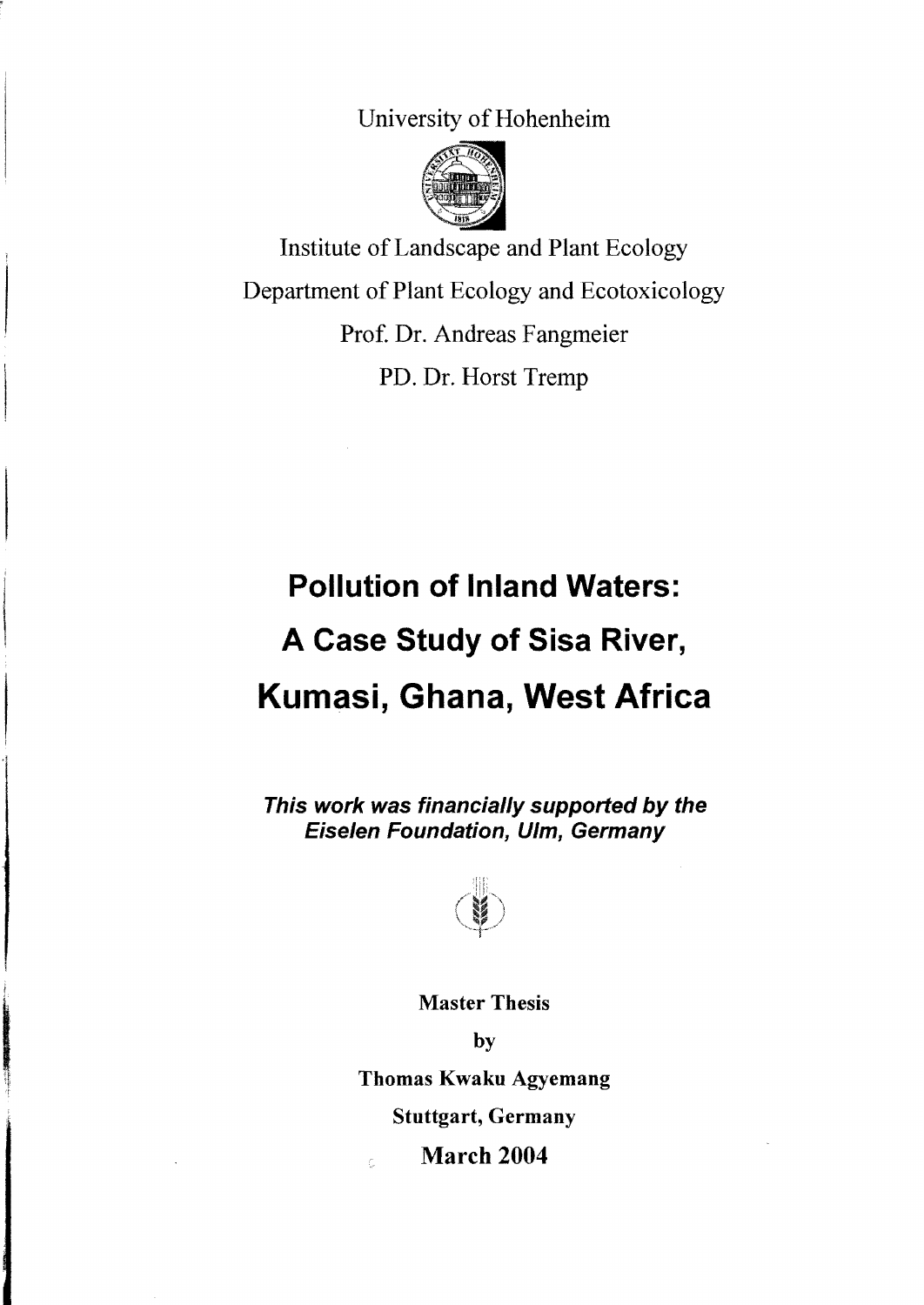## **ABSTRACT**

Thomas Kwaku Agyemang Pollution of Inland Wafers: A Gase Sfudy of Sisa River, Kumasi, Ghana, Wesf Africa

Sisa River is one of the major rivers in one of the sub-catchments in Kumasi, Ghana. It is located in the Asokwa Sub-Metro in the eastern part of Kumasi. Water resources in the peri-urban area around Kumasi including Sisa are losing their values due to pollution. Since the particular pollution situation at specific areas of Sisa River had not yet been documented, this project had two main **OBJECTIVES,** which were:

- 1. to identify specific existing or emerging water quality problems as a result of the presence of different potential pollution sources and their particular waste-water management along the banks of Sisa River,
- 2. to gather information to design specific pollution prevention or remediation programs

The **STUDY METHODS** used to collect data for this project included Personal Observations and Surveys, Water Sampling and Analyses, Desk Study and Interviews. Water quality parameters measured included pH, Temperature, Conductivity, Total Dissolve Solids, Dissolved Oxygen, Biological Oxygen Demand, Nitrites, Nitrates and Coliform bacteria. Institutions involved in the interviews were Environmental Protection Agency, Institute of Renewable Natural Resources, Environmental Health Office, Waste and Sewerage Department, Ghana Water Company Limited, Town and Country Planning and Ghana Statistical Service - all based in the Kumasi Metropolis.

The **RESLJLTS** revealed that there is a clear deterioration of water quality of Sisa River from the more rural (upstream of Kumasi) to the more urbanaffected (within and downstream of Kumasi) subcatchments. The following obtained on Sisa River supported this.

**•:.** The taste and odour of the water were offensive and objectionable to the people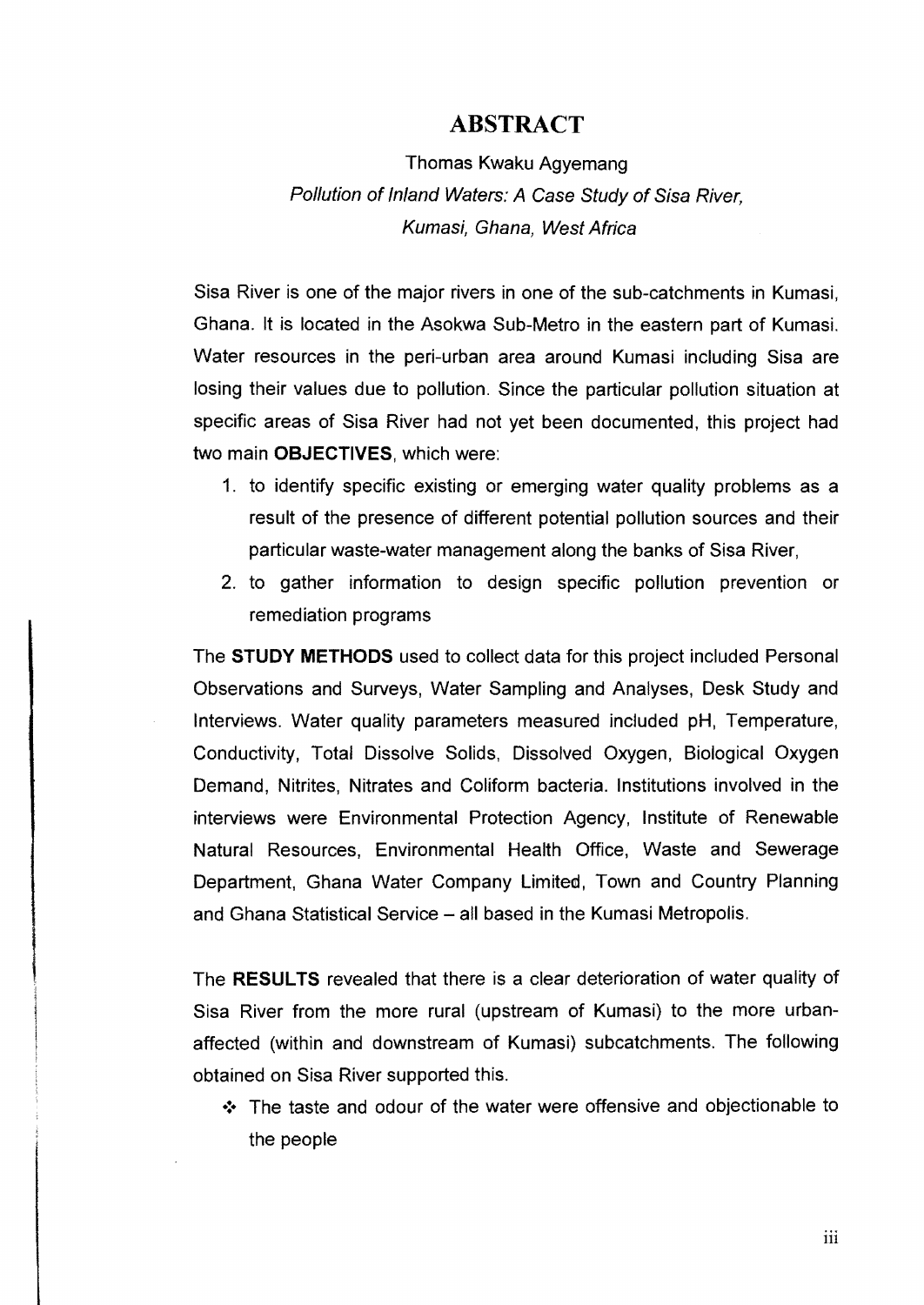- \* There were low levels of Dissolved Oxygen which makes it difficult for many species of fishes to thrive weil in the water
- $\div$  Conductivity levels were far higher than EU recommended levels
- ❖ Nitrites level exceeded EU recommendations
- $\div$  There was widespread coliform contamination

Most of the POLLUTANTS originated from refuse, sewage, industrial waste, human as weil as animal faeces and the effects of urban runoffs. Although agriculture has affected the shoreline vegetation of Sisa River, there is less evidence of agriculture having a significant effect on water quality, as high levels of nitrates would have indicated its effects.

Problems of pollution can be attributed to:

- 1. Poor Domestic Waste Disposal
- lack of demarcated sites for refuse disposal
- relatively inaccessible refuse dump sites
- lack of awareness of the health implication of insanitary practices
- indifference to the presence of waste
- lack of the requisite equipment for disposal
- poor siting of refuse disposal sites (e.g. along river banks and marshy areas, near water sources)
- lack of the technical know-how to add value to waste (e.g. composting)
- 2. Poor Human Waste Disposal
- absence of private toilet facilities in most homes
- absence of public toilet facilities in certain communities
- inaccessible public toilet facilities, in terms of distance in some communities
- ignorance of health implications of indiscriminate defecating
- indifference to consideration of hygiene
- poor maintenance of public toilets
- littering, especially polythene products

The residents of Kumasi are already paying for sanitation services but do not enjoy a good standard of service. People are paying more than \$1 million per

 $\hat{C}$